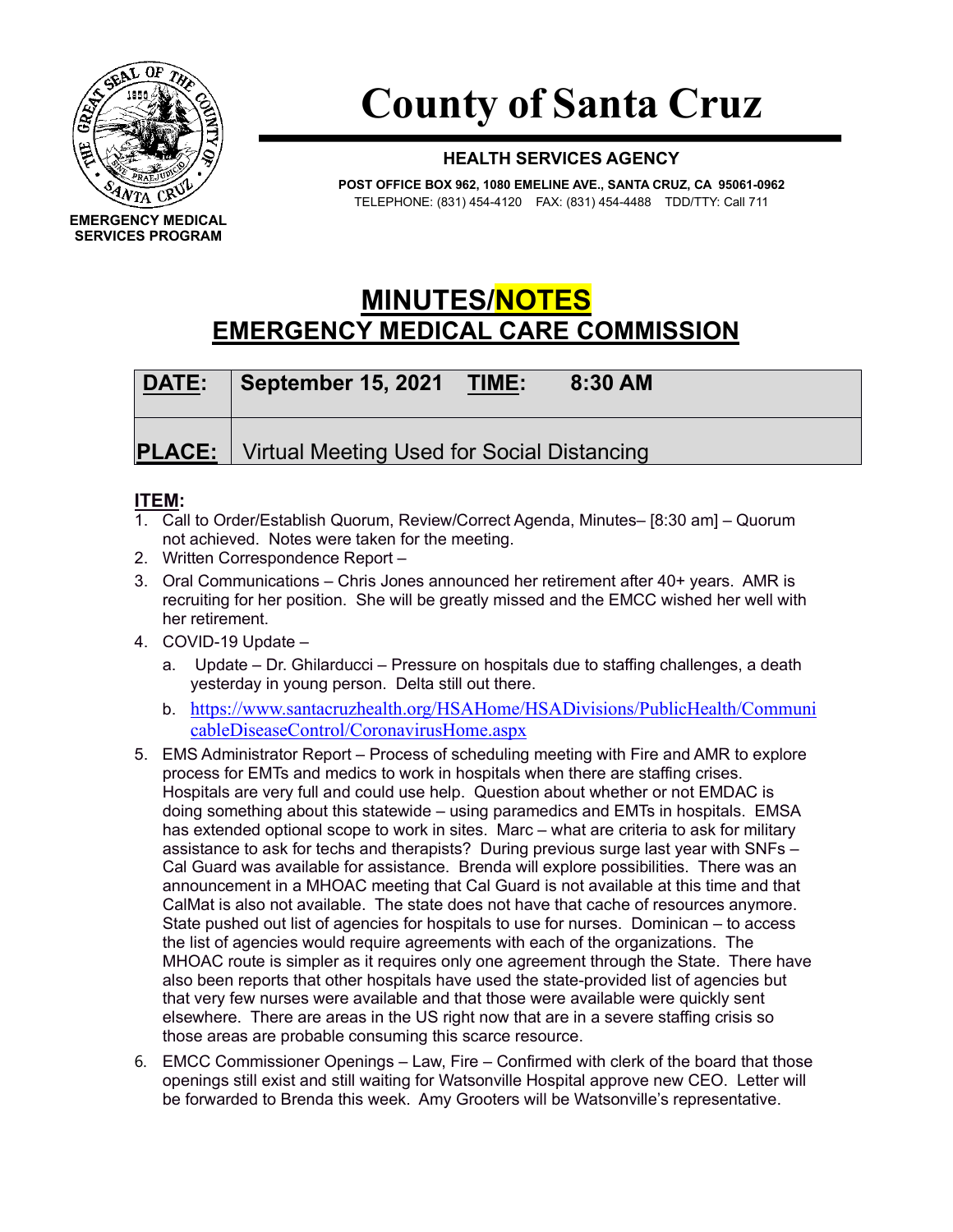Need letter from Fire to appoint a fire representative (Jason Nee). Brenda will reach out to the SO for a representative instead of CHP.

7. Prehospital Advisory Committee  $-$  Dave posted brief notes from the August 16<sup>th</sup> PAC meeting:

**PAC –** need to establish connections with the 3 Santa Clara trauma centers.

**QRV**: patient assessment most important. Small number of calls, still sending the resources. AED capable of delivering shock. (semi automatic) and short list of drugs.

**Lifepack/Imagetrend**….working on connection issues…3G is being retired… fork in the road between 4g cellular and WiFi

**HIE**…some frustration with connecting with HIE, 4 identifiers, too much information. Need training for uploads, posting, HIE,

Would like to add Code Stat software….need to resource this. To record events during CPR case, depth of compression, rate of compression – great quality tool.

**Marc: Add Trauma** to agenda…need trauma report

Need statistics…

**Policy and Protocols**: Pain medications, iGel airway (next meeting) **QIC**

Change in some measures for 2022 (decide late fall)

Hypoglycemia:

Cardiac arrest: code stat

## **HEMS**

Stanford Lung transplants, ECMO (10-11 patient on circuit) Impact on fatigue on crews wears on them…trying to keep them balanced Hiring process is difficult for flight crews

Transitioning onboard blood products…transitioning to whole blood. (low titer low blood)

- 8. Watsonville Hospital Update Still working with traveling agencies have onboarded 9 nurses this week in two weeks will have a dozen more.
- 9. Behavioral Health Update and Impact on EDs Marc Yellin last week email sent from Telecare for urgent meeting – are dealing with the same problems as everyone else – challenges in staffing needs have impacted services. Specifically with dealing with minors – one of the advances – previously could only take one minor or two and now can take 4 minors. Capacity of CSP side is 12 so if have 4 minors, have 8 adults. What happens if Law comes in with another minor…In DH ED – huge increase in transferring out of county for 5150s, increasing length of stays. 6 or 7 were held the other night in ED waiting for assistance. MERT – from County – limited hours, also having staffing problems with 2 open positions. Request for 7 days a week. County interested in whether hospital could admit minors to hospital but still no psychiatric emergency evaluation. County also shared that tertiary care receiving facilities are cutting back on beds and availability due to staffing and COVID- related restrictions. Impact to DH is increasing length of stay and transfers out of county. Eric C – also seeing that Sheriff's Office has had conversations with their legal – if SO writes the hold, they are staying with the patient in the ED and then taking the patient directly to the CSP which impacts the CSP patient flow. ED sends charting and then CSP reviews and can take many hours before accepting patient. No other law agency takes patients to the CSP after clearance from ED. County also looking for back up ambulance transport providers. Many ambulance providers no longer provide this service. Many are dropping IFTs. Central Coast is still holding on. Can't increase bed capacity in our county. When the MERT team was in the ED 7 days a week it significantly reduced the number of 5150s that need to be transported/transferred. Telepsych has been another consideration – to try to determine which people don't need to be transported. Marc will report back about Telepsych.
- 10. ET3 Chris Jones CMS retracted a lot of ET3 projects but Santa Cruz is one of 180+ that were approved. Santa Cruz AMR has a contract with Doctors on Duty for alternate